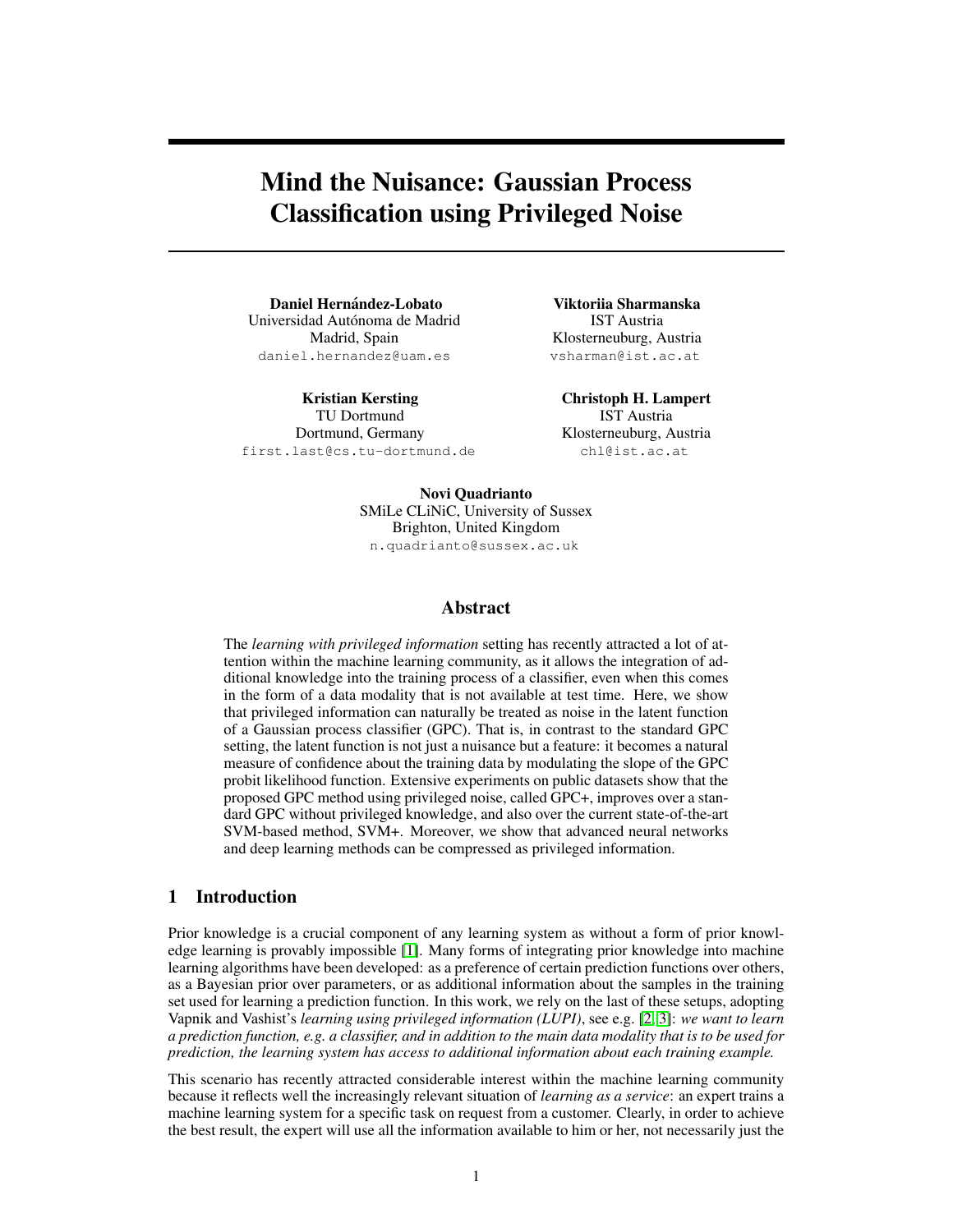information that the system itself will have access to during its operation after deployment. Typical scenarios for learning as a service include visual inspection tasks, in which a classifier makes realtime decisions based on the input from its sensor, but at training time, additional sensors could be made use of, and the processing time per training example plays less of a role. Similarly, a classifier built into a robot or mobile device operates under strong energy constraints, while at training time, energy is less of a problem, so additional data can be generated and made use of. A third scenario is when the additional data is *confidential*, as e.g. in health care applications. Specifically, a diagnosis system may be improved when more information is available at training time, e.g., specific blood tests, genetic sequences, or drug trials, for the subjects that form the training set. However, the same data may not be available at test time, as obtaining it could be impractical, unethical, or illegal.

We propose a novel method for using privileged information based on the framework of Gaussian process classifiers (GPCs). The privileged data enters the model in form of a latent variable, which modulates the noise term of the GPC. Because the noise is integrated out before obtaining the final model, the privileged information is only required at training time, not at prediction time. The most interesting aspect of the proposed model is that by this procedure, the influence of the privileged information becomes very interpretable: its role is to model the confidence that the GPC has about any training example, which can be directly read off from the slope of the probit likelihood. Instances that are *easy* to classify by means of their privileged data cause a faster increasing probit, which means the GP trusts the training example and tried to fit it well. Instances that are *hard* to classify result in a slowly increasing slope, so that the GPC considers them less reliable and does not put a lot of effort in fitting their label well. Our experiments on multiple datasets show that this procedure leads not just to more interpretable models, but also to better prediction accuracy.

Related work: The LUPI framework was originally proposed by Vapnik and Vashist [2], inspired by a thought-experiment: *when training a soft-margin SVM, what if an* oracle *would provide us with the optimal values of the slack variables?* As it turns out, this would actually provably reduce the amount of training data needed, and consequently, Vapnik and Vashist proposed the *SVM+* classifier that uses privileged data to predict values for the slack variables, which led to improved performance on several categorisation tasks and found applications, e.g., in finance [4]. This setup was subsequently improved, by a faster training algorithm [5], better theoretical characterisation [3], and it was generalised, e.g., to the *learning to rank* setting [6], *clustering* [7], *metric learning* [8] and *multi-class data classification* [9]. Recently, however, it was shown that the main effect of the SVM+ procedure is to assign a data-dependent weight to each training example in the SVM objective [10].

The proposed method, GPC+, constitutes the first Bayesian treatment of classification using privileged information. The resulting *privileged noise* approach is related to input-modulated noise commonly done in the regression task, where several Bayesian treatments of *heteroscedastic regression* using GPs have been proposed. Since the predictive density and marginal likelihood are no longer analytically tractable, most works deal with approximate inference, *i.e.*, techniques such as Markov Chain Monte Carlo [11], maximum a posteriori [12], and variational Bayes [13]. To our knowledge, however, there is no prior work on *heteroscedastic classification* using GPs — we will elaborate the reasons in Section 2.1 — and this work is the first to develop approximate inference based on expectation propagation for the heteroscedastic noise case in the context of classification.

# 2 GPC+: Gaussian process classification with privileged noise

For self-consistency we first review the GPC model [14] with an emphasis on the noise-corrupted latent Gaussian process view. Then, we show how to treat privileged information as heteroscedastic noise in this process. An elegant aspect of this view is how the privileged noise is able to distinguish between *easy* and *hard* samples and to re-calibrate the uncertainty on the class label of each instance.

#### 2.1 Gaussian process classifier with noisy latent process

Consider a set of N input-output data points or samples  $\mathcal{D} = \{(\mathbf{x}_1, y_1), \dots, (\mathbf{x}_N, y_N)\} \subset \mathbb{R}^d \times$  $\{0, 1\}$ . Assume that the class label  $y_i$  of the sample  $x_i$  has been generated as  $y_i = \mathbb{I}[\tilde{f}(x_i) \ge 0]$ , where  $\hat{f}(\cdot)$  is a *noisy* latent function and  $\mathbb{I}[\cdot]$  is the Iverson's bracket notation, *i.e.*,  $\mathbb{I}[P] = 1$  when the condition  $P$  is true, and 0 otherwise. Induced by the label generation process, we adopt the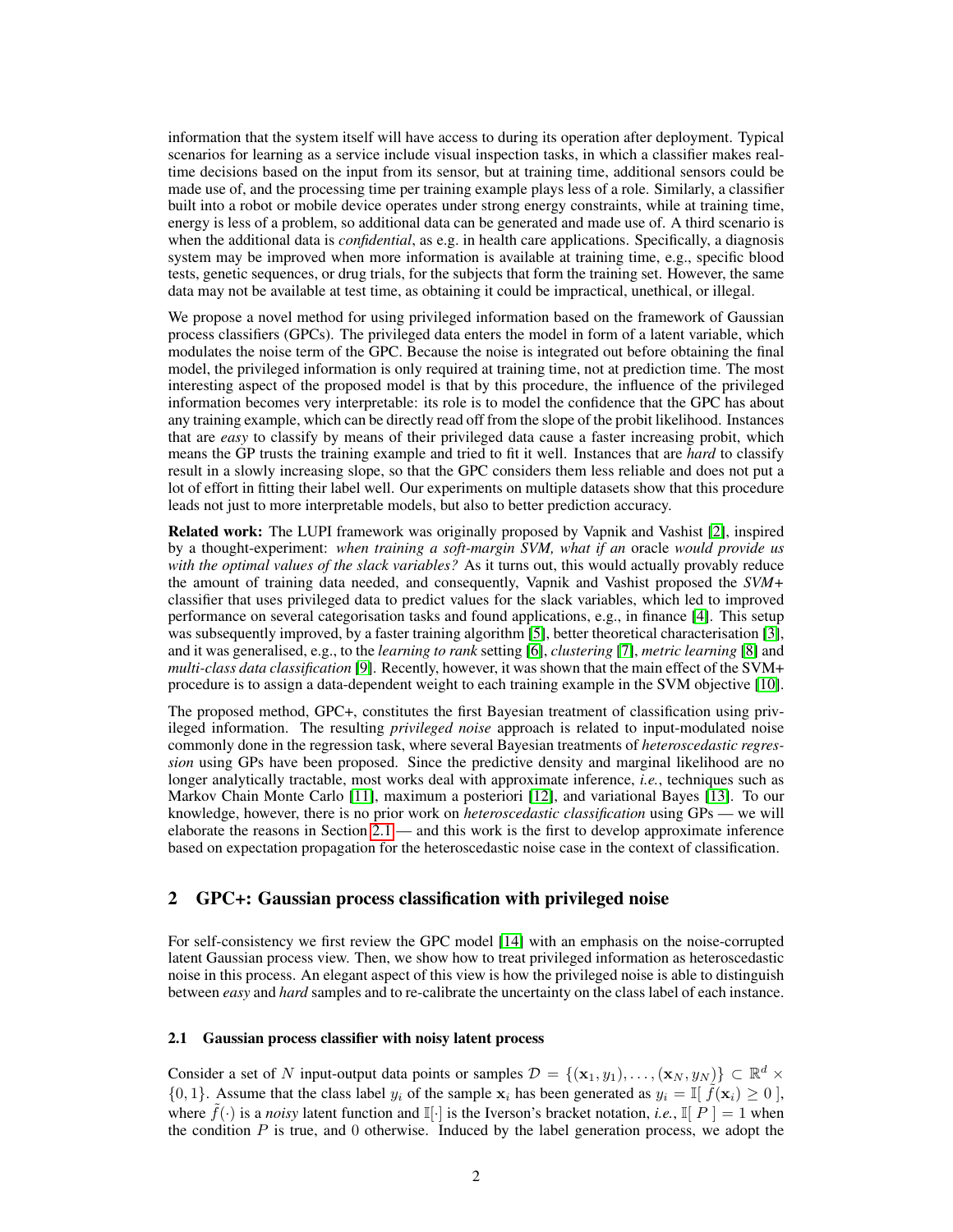following form of likelihood function for  $\mathbf{\tilde{f}} = (\tilde{f}(\mathbf{x}_1), \dots, \tilde{f}(\mathbf{x}_N))^{\top}$ :

$$
\Pr(\mathbf{y}|\tilde{\mathbf{f}}, X = (\mathbf{x}_1, \dots, \mathbf{x}_N)^\top) = \prod_{n=1}^N \Pr(y_n = 1 | \mathbf{x}_n, \tilde{f}) = \prod_{n=1}^N \mathbb{I}[\tilde{f}(\mathbf{x}_n) \ge 0], \qquad (1)
$$

where  $\tilde{f}(\mathbf{x}_n) = f(\mathbf{x}_n) + \epsilon_n$  with  $f(\mathbf{x}_n)$  being the *noise-free* latent function. The noise term  $\epsilon_n$ is assumed to be independent and normally distributed with zero mean and variance  $\sigma^2$ , that is  $\epsilon_n \sim \mathcal{N}(\epsilon_n | 0, \sigma^2)$ . To make inference about  $\tilde{f}(\mathbf{x}_n)$ , we need to specify a prior over this function. We proceed by imposing a zero mean Gaussian process prior [14] on the noise-free latent function, that is  $f(\mathbf{x}_n) \sim \mathcal{GP}(0, k(\mathbf{x}_n, \cdot))$  where  $k(\cdot, \cdot)$  is a positive-definite kernel function [15] that specifies prior properties of  $f(\cdot)$ . A typical kernel function that allows for non-linear smooth functions is the squared exponential kernel  $k_f(\mathbf{x}_n, \mathbf{x}_m) = \theta \exp(-\frac{1}{2l} ||\mathbf{x}_n - \mathbf{x}_m||_{\ell_2}^2)$ , where  $\theta$  controls the prior amplitude of  $f(\cdot)$  and l controls its prior smoothness. The prior and the likelihood are combined using Bayes' rule to get the posterior of  $\tilde{f}(\cdot)$ . Namely,  $Pr(\tilde{f}|X, y) = Pr(y|\tilde{f}, X)Pr(\tilde{f})/Pr(y|X)$ .

We can simplify the above noisy latent process view by integrating out the noise term  $\epsilon_n$  and writing down the individual likelihood at sample  $x_n$  in terms of the noise-free latent function  $f(.)$ . Namely,

$$
\Pr(y_n = 1 | \mathbf{x}_n, f) = \int \mathbb{I}[\tilde{f}(\mathbf{x}_n) \ge 0] \mathcal{N}(\epsilon_n | 0, \sigma^2) d\epsilon_n = \Phi_{(0, \sigma^2)}(f(\mathbf{x}_n)),\tag{2}
$$

where we have used that  $\hat{f}(\mathbf{x}_n) = f(\mathbf{x}_n) + \epsilon_n$  and  $\Phi_{(\mu,\sigma^2)}(\cdot)$  is a Gaussian cumulative distribution function (CDF) with mean  $\mu$  and variance  $\sigma^2$ . Typically the standard Gaussian CDF is used, that is  $\Phi_{(0,1)}(\cdot)$ , in the likelihood of (2). Coupled with a Gaussian process prior on the latent function  $f(\cdot)$ , this results in the widely adopted noise-free latent Gaussian process view with probit likelihood. The equivalence between a noise-free latent process with probit likelihood and a noisy latent process with step-function likelihood is widely known [14]. It is also widely accepted that the function  $f(\cdot)$ (or the function  $f(\cdot)$ ) is a *nuisance* function as we do not observe its value and its sole purpose is for a convenient formulation of the model [14]. However, in this paper, we show that by using privileged information as the noise term, the latent function  $\hat{f}$  now plays a crucial role. The latent function with privileged noise adjusts the slope transition in the Gaussian CDF to be *faster* or *slower* corresponding to more *certainty* or more *uncertainty* about the samples in the original input space.

#### 2.2 Introducing privileged information into the nuisance function

In the learning under privileged information (LUPI) paradigm [2], besides input data points  $\{x_1, \ldots, x_N\}$  and associated labels  $\{y_1, \ldots, y_N\}$ , we are given additional information  $x_n^* \in \mathbb{R}^{d^*}$ about each training instance  $x_n$ . However, this privileged information will not be available for unseen test instances. Our goal is to exploit the additional data  $x^*$  to influence our choice of the latent function  $f(\cdot)$ . This needs to be done while making sure that the function does not directly use the privileged data as input, as it is simply not available at test time. We achieve this naturally by treating the privileged information as a heteroscedastic (input-dependent) noise in the latent process.

Our classification model with privileged noise is then as follows:

Likelihood model : 
$$
Pr(y_n = 1 | \mathbf{x}_n, \tilde{f}) = \mathbb{I}[\tilde{f}(\mathbf{x}_n) \ge 0],
$$
 where  $\mathbf{x}_n \in \mathbb{R}^d$  (3)

Assume: 
$$
\tilde{f}(\mathbf{x}_n) = f(\mathbf{x}_n) + \epsilon_n
$$
 (4)

Privileged noise model: 
$$
\epsilon_n \stackrel{i.i.d.}{\sim} \mathcal{N}(\epsilon_n | 0, z(\mathbf{x}_n^*) = \exp(g(\mathbf{x}_n^*)))
$$
, where  $\mathbf{x}_n^* \in \mathbb{R}^{d^*}$  (5)

\nGP prior model:  $f(\mathbf{x}_n) \sim \mathcal{GP}(0, k_f(\mathbf{x}_n, \cdot))$  and  $g(\mathbf{x}_n^*) \sim \mathcal{GP}(0, k_g(\mathbf{x}_n^*, \cdot))$ .

In the above, the function  $\exp(\cdot)$  is needed to ensure positivity of the noise variance. The term  $k_g(\cdot, \cdot)$ is a positive-definite kernel function that specifies the prior properties of another latent function  $g(\cdot)$ , which is evaluated in the privileged space  $x^*$ . Crucially, the noise term  $\epsilon_n$  is now *heteroscedastic*, that is, it has a different variance  $z(\mathbf{x}_n^*)$  at each input point  $\mathbf{x}_n$ . This is in contrast to the standard GPC approach discussed in Section 2.1 where the noise term is homoscedastic,  $\epsilon_n \sim \mathcal{N}(\epsilon_n | 0, z(\mathbf{x}_n^*) =$  $\sigma^2$ ). An input-dependent noise term is very common in regression tasks with continuous output values  $y_n \in \mathbb{R}$ , resulting in heteroscedastic regression models, which have been proven more flexible in numerous applications as already touched upon in the section on related work. However, to our knowledge, there is no prior work on *heteroscedastic classification* models. This is not surprising as the nuisance view of the latent function renders a flexible input-dependent noise point-less.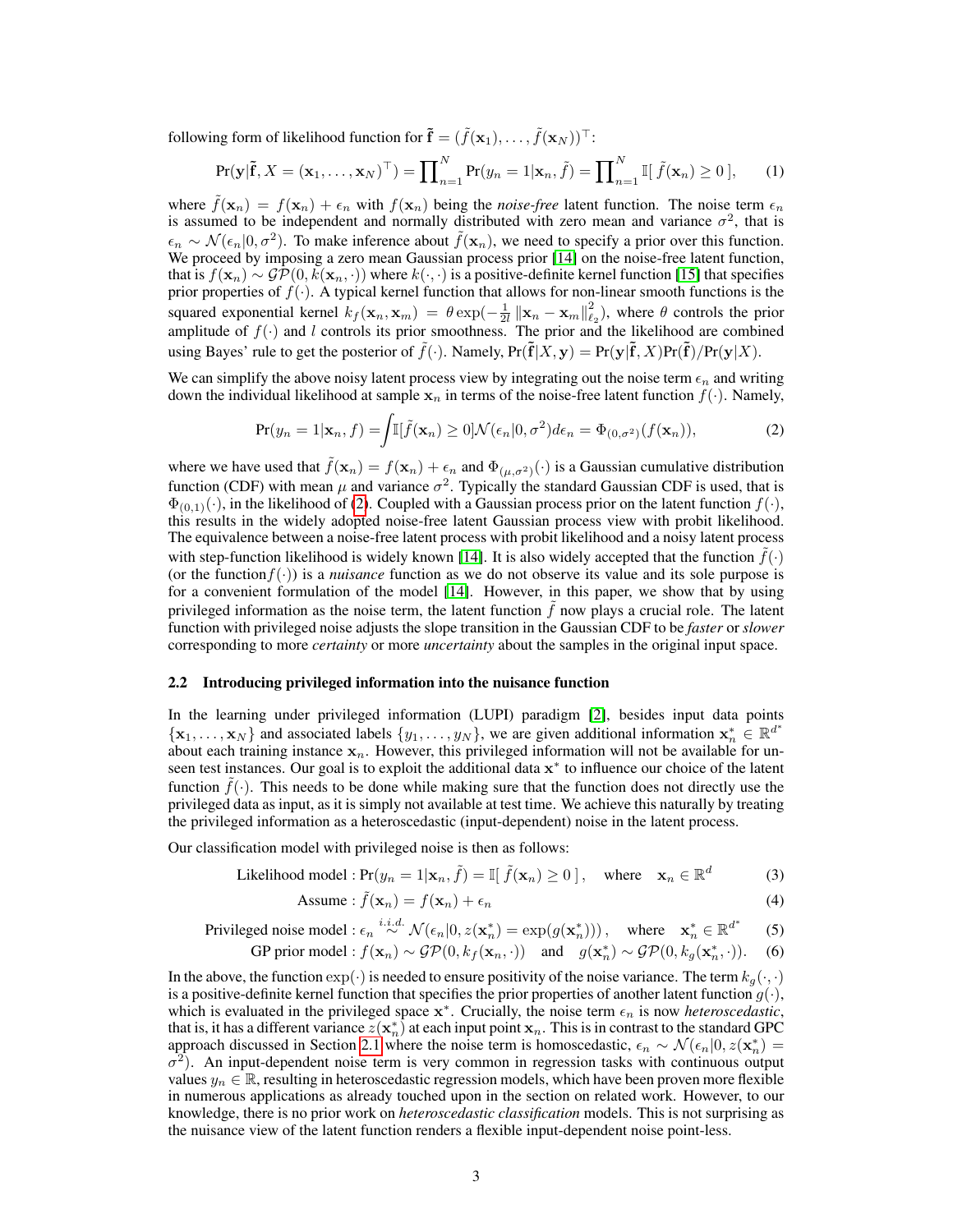

Figure 1: Effects of privileged noise on the nuisance function. (Left) On synthetic data. Suppose for an input  $\mathbf{x}_n$ , the latent function value is  $f(\mathbf{x}_n) = 1$ . Now also assume that the associated privileged information  $\mathbf{x}_n^*$  for the *n*-th data point deems the sample as *difficult*, say  $exp(g(\mathbf{x}_n^*)) = 5.0$ . Then the likelihood will reflect this uncertainty  $Pr(y_n = 1 | f, g, \mathbf{x}_n, \mathbf{x}_n^*) = 0.58$ . In contrast, if the associated privileged information considers the sample as *easy*, say e.g.  $\exp(g(\mathbf{x}_n^*)) = 0.5$ , the likelihood is very certain  $Pr(y_n = 1 | f, g, \mathbf{x}_n, \mathbf{x}_n^*) = 0.98$ . (Right) On real data taken from our experiments in Sec. 4. The posterior means of the  $\Phi(\cdot)$  function (solid) and its 1-standard deviation confidence interval (dash-dot) for easy (blue) and difficult (black) instances of the Chimpanzee v. Giant Panda binary task on the Animals with Attributes (AwA) dataset. (Best viewed in color).

In the context of privileged information heteroscedastic classification is a very sensible idea, which is best illustrated when investigating the effect of privileged information in the equivalent formulation of a noise free latent process, *i.e.*, when one integrates out the privileged input-dependent noise term:

$$
\Pr(y_n = 1 | \mathbf{x}_n, \mathbf{x}_n^*, f, g) = \int \mathbb{I}[\ \tilde{f}(\mathbf{x}_n) \ge 0 \ ] \mathcal{N}(\epsilon_n | 0, \exp(g(\mathbf{x}_n^*)) d\epsilon_n
$$

$$
= \Phi_{(0, \exp(g(\mathbf{x}_n^*)))}(f(\mathbf{x}_n)) = \Phi_{(0,1)}(f(\mathbf{x}_n) / \sqrt{\exp(g(\mathbf{x}_n^*)}). \tag{7}
$$

This equation shows that the privileged information adjusts the slope transition of the Gaussian CDF through the latent function  $g(\cdot)$ . For difficult samples the latent function  $g(\cdot)$  will be high, the slope transition will be slower, and thus more uncertainty will be in the likelihood  $Pr(y_n =$  $1|\mathbf{x}_n, \mathbf{x}_n^*, f, g$ . For easy samples, however,  $g(\cdot)$  will be low, the slope transition will be faster, and thus less uncertainty will be in the likelihood term. This behaviour is illustrated in Figure 1. For non-informative samples in the privileged space, the value of g for those samples should be equal to a global noise value, as in a standard GPC. Thus, privileged information should in principle never hurt. Proving this theoretically is, however, an interesting and challenging research direction. Experimentally, however, we observe in the section on experiments the scenario described.

#### 2.3 Posterior and prediction on test data

Define  $g = (g(\mathbf{x}_1^*), \dots, g(\mathbf{x}_n^*))^T$  and  $\mathbf{X}^* = (\mathbf{x}_1^*, \dots, \mathbf{x}_n^*)^T$ . Given the likelihood  $Pr(\mathbf{y}|\mathbf{X}, \mathbf{X}^*, \mathbf{f}, \mathbf{g}) = \prod_{n=1}^{N} Pr(y_n = 1 | f, g, \mathbf{x}_n, \mathbf{x}_n^*)$  with the individual term  $Pr(y_n | f, g, \mathbf{x}_n, \mathbf{x}_n^*)$ given in  $(7)$  and the Gaussian process priors on functions, the posterior for f and g is:

$$
Pr(\mathbf{f}, \mathbf{g} | \mathbf{y}, \mathbf{X}, \mathbf{X}^{\star}) = \frac{Pr(\mathbf{y} | \mathbf{X}, \mathbf{X}^{\star}, \mathbf{f}, \mathbf{g}) Pr(\mathbf{f}) Pr(\mathbf{g})}{Pr(\mathbf{y} | \mathbf{X}, \mathbf{X}^{\star})},
$$
(8)

where  $Pr(y|X, X^*)$  can be maximised with respect to a set of hyper-parameter values such as the amplitude  $\theta$  and the smoothness l of the kernel functions [14]. For a previously unseen test point  $\mathbf{x}_{\text{new}} \in \mathbb{R}^d$ , the predictive distribution for its label  $y_{\text{new}}$  is given as:

$$
Pr(y_{new} = 1 | \mathbf{y}, \mathbf{X}, \mathbf{X}^{\star}) = \int \mathbb{I}[\ \tilde{f}(\mathbf{x}_{new}) \ge 0 \ ] Pr(f_{new} | \mathbf{f}) Pr(\mathbf{f}, \mathbf{g} | \mathbf{y}, \mathbf{X}, \mathbf{X}^{\star}) d\mathbf{f} d\mathbf{g} df_{new}, \qquad (9)
$$

where  $Pr(f_{new}|\mathbf{f})$  is a Gaussian conditional distribution. We note that in (9) we do not consider the privileged information  $x_{\text{new}}^*$  associated to  $x_{\text{new}}$ . The interpretation is that we consider homoscedastic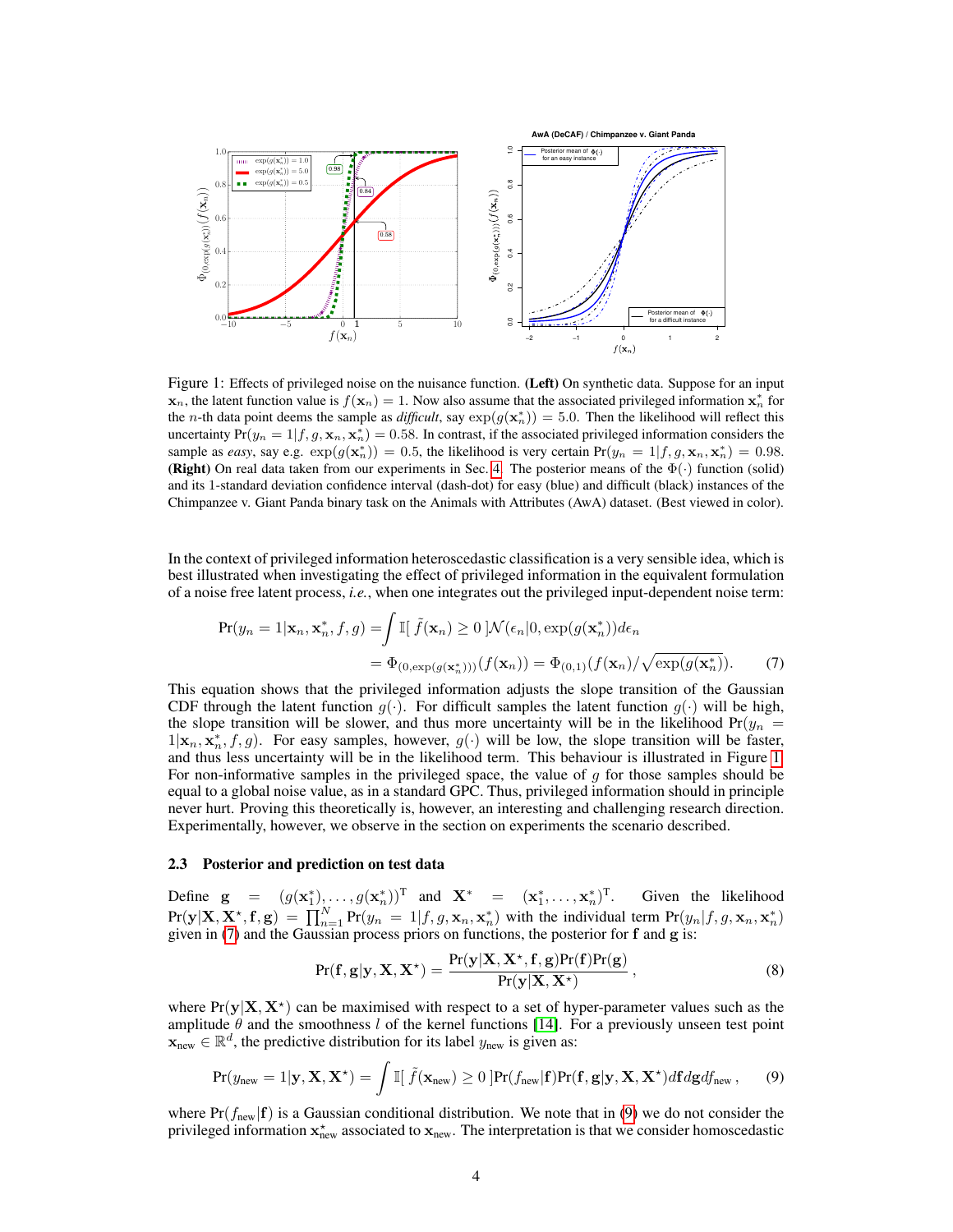noise at test time. This is a reasonable approach as there is no additional information for increasing or decreasing our confidence in the newly observed data  $x<sub>new</sub>$ . Finally, we predict the label for a test point via Bayesian decision theory: the label being predicted is the one with the largest probability.

#### 3 Expectation propagation with numerical quadrature

Unfortunately, as for most interesting Bayesian models, inference in the GPC+ model is very challenging. Already in the homoscedastic case, the predictive density and marginal likelihood are not tractable. Here, we therefore adapt Minka's expectation propagation (EP) [16] with numerical quadrature for approximate inference. Our choice is supported on the fact that EP is the preferred method for approximate inference in GPCs, in terms of accuracy and computational cost [17, 18].

Consider the joint distribution of f, g and y,  $Pr(y|X, X^*, f, g)Pr(f)Pr(g)$ , where  $Pr(f)$  and  $Pr(g)$ are Gaussian process priors and the likelihood  $Pr(y|X, X^*, f, g)$  equals  $\prod_{n=1}^{N} Pr(y_n | x_n, x_n^*, f, g)$ , with Pr( $y_n | \mathbf{x}_n, \mathbf{x}_n^*, f, g$ ) given by (7). EP approximates each non-normal factor in this distribution by an un-normalised bi-variate normal distribution of f and g (we assume independence between f and g). The only non-normal factors are those of the likelihood, which are approximated as:

$$
\Pr(y_n|\mathbf{x}_n, \mathbf{x}_n^*, f, g) \approx \overline{\gamma}_n(f, g) = \overline{z}_n \mathcal{N}(f(\mathbf{x}_n)|\overline{m}_f, \overline{v}_f) \mathcal{N}(g(\mathbf{x}_n^*)|\overline{m}_g, \overline{v}_g),\tag{10}
$$

where the parameters with the super-script  $\bar{z}$  are to be found by EP. The posterior approximation  $\mathcal{Q}$ computed by EP results from normalising with respect to  $f$  and  $g$  the EP approximate joint. That is, Q is obtained by replacing each likelihood factor by the corresponding approximate factor  $\overline{\gamma}_n$ :

$$
\Pr(\mathbf{f}, \mathbf{g} | \mathbf{X}, \mathbf{X}^*, \mathbf{y}) \approx \mathcal{Q}(\mathbf{f}, \mathbf{g}) := Z^{-1} [\prod_{n=1}^N \overline{\gamma}(f, g)] \Pr(\mathbf{f}) \Pr(\mathbf{g}), \tag{11}
$$

where Z is a normalisation constant that approximates the model evidence,  $Pr(y|X, X^*)$ . The normal distribution belongs to the exponential family of probability distributions and is closed under the product and division. It is hence possible to show that  $Q$  is the product of two multi-variate normals [19]. The first normal approximates the posterior for f and the second the posterior for g.

EP tries to fix the parameters of  $\overline{\gamma}_n$  so that it is similar to the exact factor  $Pr(y_n|\mathbf{x}_n, \mathbf{x}_n^*, f, g)$  in regions of high posterior probability [16]. For this, EP iteratively updates each  $\overline{\gamma}_n$  until convergence to minimise  $KL(Pr(y_n | \mathbf{x}_n, \mathbf{x}_n^*, f, g)Q^{\text{old}}/Z_n || Q)$ , where  $Q^{\text{old}}$  is a normal distribution proportional to  $\left[\prod_{n'\neq n}\overline\gamma_{n'}\right]$  Pr(f)Pr(g) with all variables different from  $f(\mathbf{x}_n)$  and  $g(\mathbf{x}_n^*)$  marginalised out,  $Z_n$ is simply a normalisation constant and  $KL(\cdot||\cdot)$  denotes the Kullback-Leibler divergence between probability distributions. Assume  $\mathcal{Q}^{\text{new}}$  is the distribution minimising the previous divergence. Then,  $\overline{\gamma}_n \propto \mathcal{Q}^{\text{new}}/\mathcal{Q}^{\text{old}}$  and the parameter  $\overline{z}_n$  of  $\overline{\gamma}_n$  is fixed to guarantee that  $\overline{\gamma}_n$  integrates the same as the exact factor with respect to  $Q^{old}$ . The minimisation of the KL divergence involves matching expected sufficient statistics (mean and variance) between  $Pr(y_n | \mathbf{x}_n, \mathbf{x}_n^*, f, g) Q^{\text{old}} / Z_n$  and  $Q^{\text{new}}$ . These expectations can be obtained from the derivatives of  $\log Z_n$  with respect to the (natural) parameters of  $\mathcal{Q}^{old}$  [19]. Unfortunately, the computation of  $\log Z_n$  in closed form is intractable. We show here that it can be approximated by a *one dimensional quadrature*. Denote by  $m_f$ ,  $v_f$ ,  $m_g$  and  $v_g$  the means and variances of  $\mathcal{Q}^{\text{old}}$  for  $f(\mathbf{x}_n)$  and  $g(\mathbf{x}_n^*)$ , respectively. Then,

$$
Z_n = \int \Phi_{(0,1)}\left(y_n m_f / \sqrt{v_f + \exp(g(\mathbf{x}_n^*))}\right) \mathcal{N}(g(\mathbf{x}_n^*) | m_g, v_g) dg(\mathbf{x}_n^*)\,. \tag{12}
$$

Thus, EP only requires five quadratures to update each  $\overline{\gamma}_n$ . One to compute log  $Z_n$  and four extras to compute its derivatives with respect to  $m_f$ ,  $v_f$ ,  $m_g$  and  $v_g$ . After convergence, Q can be used to approximate predictive distributions and the normalisation constant  $Z$  can be maximised to find good values for the model's hyper-parameters. In particular, it is possible to compute the gradient of  $Z$  with respect to the parameters of the Gaussian process priors for  $f$  and  $g$  [19]. An R language implementation of GPC+ using EP for approximate inference is found in the supplementary material.

#### 4 Experiments

We investigate the performance of GPC+. To this aim we considered three types of binary classification tasks corresponding to different privileged information using two real-world datasets: *Attribute Discovery* and *Animals with Attributes*. We detail these experiments in turn in the following sections.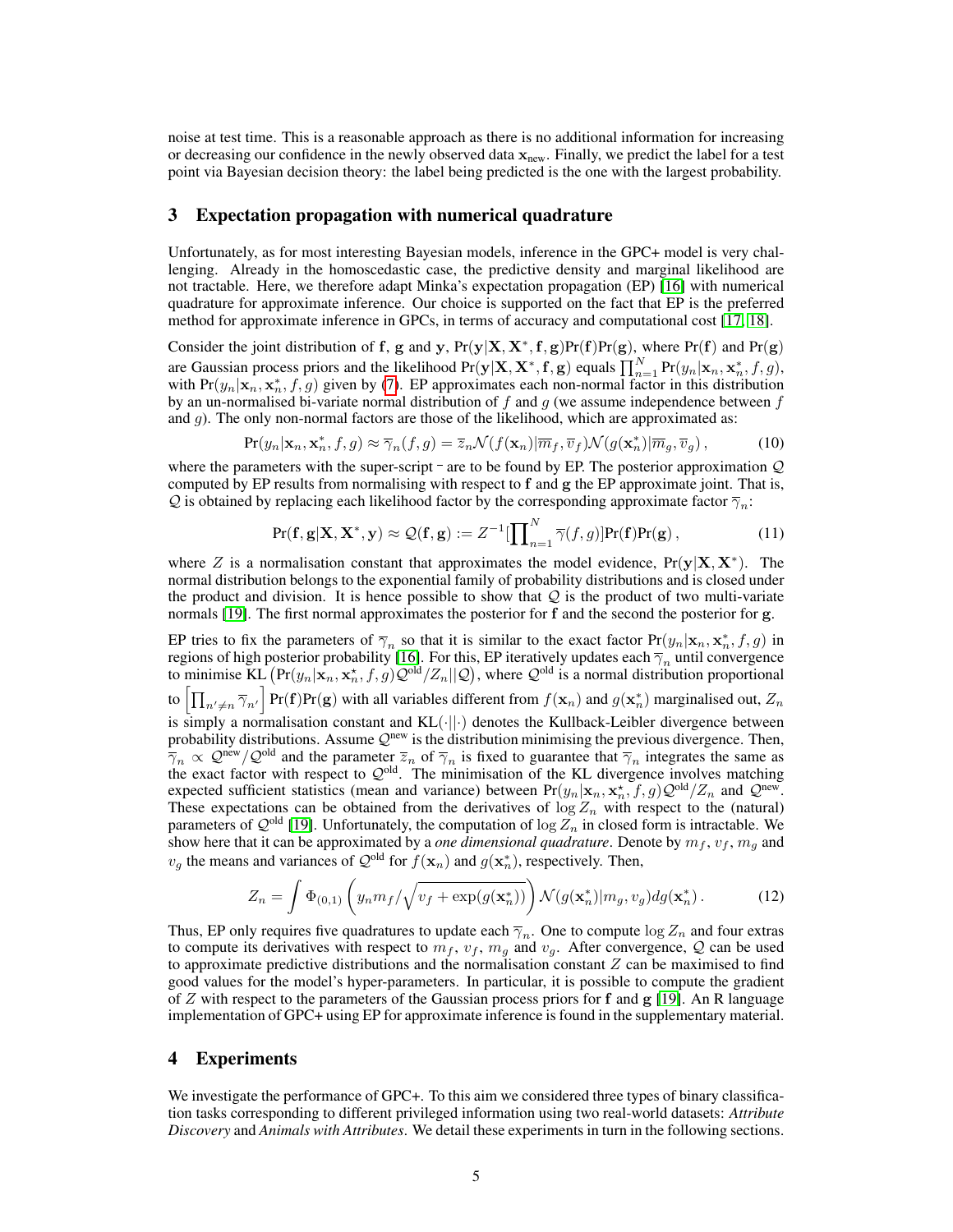Methods: We compared our proposed GPC+ method with the well-established LUPI method based on SVM, SVM+ [5]. As a reference, we also fit standard GP and SVM classifiers when learning on the original space  $\mathbb{R}^d$  (GPC and SVM baselines). For *all four* methods, we used a squared exponential kernel with amplitude parameter  $\theta$  and smoothness parameter l. For simplicity, we set  $\theta = 1.0$  in all cases. There are two hyper-parameters in GPC (smoothness parameter l and noise variance  $\sigma^2$ ) and also two in GPC+ (smoothness parameters l of kernel  $k_f(\cdot, \cdot)$  and of kernel  $k_q(\cdot, \cdot)$ ). In GPC and GPC+, we used type II-maximum likelihood for finding all hyper-parameters. SVM has two knobs, *i.e.*, smoothness and regularisation, and SVM+ has four knobs, two smoothness and two regularisation parameters. In SVM we used a grid search guided by cross-validation to set all hyperparameters. However, this procedure was too expensive for finding the best parameters in SVM+. Thus, we used the performance on a separate validation set to guide the search. This means that we give a competitive advantage to SVM+ over the other methods, which do not use the validation set.

Evaluation metric: To evaluate the performance of each method we used the classification error measured on an independent test set. We performed 100 repeats of all the experiments to get the better statistics of the performance and we report the mean and the standard deviation of the error.

### 4.1 Attribute discovery dataset

The data set was collected from a website that aggregates product data from a variety of e-commerce sources and includes both images and associated textual descriptions [20]. The images and texts are grouped into 4 broad shopping categories: *bags, earrings, ties, and shoes*. We used 1800 samples from this dataset. We generated 6 binary classification tasks for each pair of the 4 classes with 200 samples for training, 200 samples for validation, and the rest of the samples for testing performance.

Neural networks on texts as privileged information: We used *images* as the *original* domain and *texts* as the *privileged* domain. This setting was also explored in [6]. However, we used a different dataset because textual descriptions of the images used in [6] are sparse and contain duplicates. More precisely, we extracted more advanced text features instead of simple term frequency (TF) features. For the images representation, we extracted SURF descriptors [21] and constructed a codebook of 100 visual words using the k-means clustering. For the text representation, we extracted 200 dimensional continuous word-vectors using a neural network skip-gram architecture  $[22]^1$ . To convert this word representation into a fixed-length sentence representation, we constructed a codebook of 100 word-vectors using again  $k$ -means clustering. We note that a more elaborate approach to transform word to sentence or document features has recently been developed [23], and we are planning to explore this in the future. We performed PCA for dimensionality reduction in the original and privileged domains and only kept the top 50 principal components. Finally, we standardised the data so that each feature had zero mean and unit standard deviation.

The experimental results are summarised in Table 1. On average over 6 tasks, SVM with hinge loss outperforms GPC with probit likelihood. However, GPC+ significantly improves over GPC providing the best results on average. This clearly shows that GPC+ is able to employ the neural network textual representation as privileged information. In contrast, SVM+ produced the same result as SVM. We suspect this is due to the fact that that SVM has already shown strong performance on the original image space coupled with the difficulties of finding the best values of the four hyperparameters of SVM+. Keep in mind that in SVM+ we discretised the hyper-parameter search space over  $625 (5 \times 5 \times 5)$  possible combination values and used a separate validation set to estimate the resulting prediction performance.

#### 4.2 Animals with attributes (AwA) dataset

The dataset was collected by querying image search engines for each of the 50 animals categories which have complimentary high level descriptions of their semantic properties such as shape, colour, or habitat information among others [24]. The semantic attributes per animal class were retrieved from a prior psychological study. We focused on the 10 categories corresponding to the test set of this dataset for which the predicted attributes are provided based on the probabilistic DAP model [24]. The 10 classes are: *chimpanzee, giant panda, leopard, persian cat, pig, hippopotamus, humpback whale, raccoon, rat, seal*, which have 6180 images associated in total. As in Section 4.1 and also in

<sup>1</sup><https://code.google.com/p/word2vec/>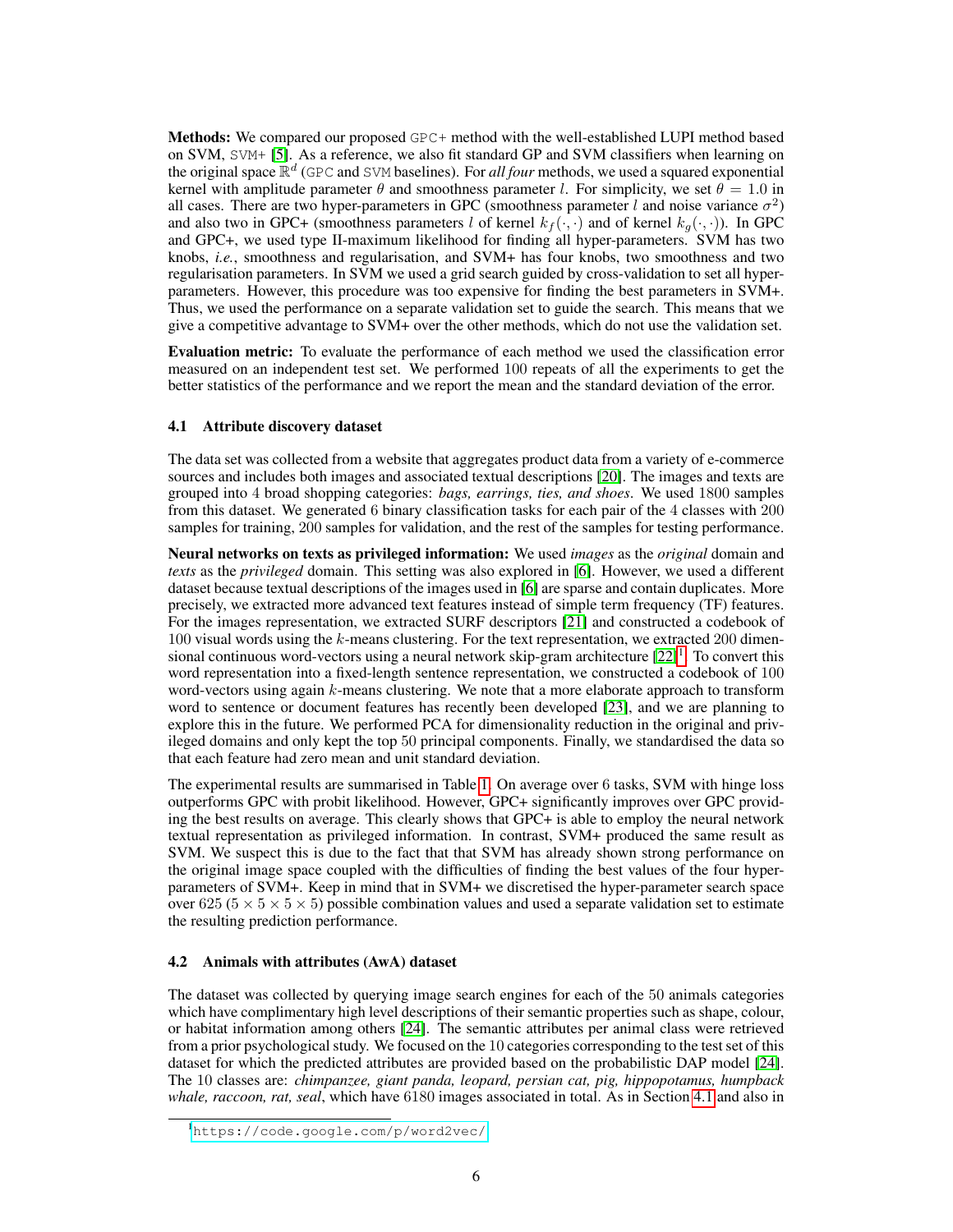Table 1: Average error rate in % (the lower the better) on the Attribute Discovery dataset over 100 repetitions. We used **images** as the **original** domain and neural networks word-vector representation on texts as the privileged domain. The best method for each binary task is highlighted in **boldface**. An average rank equal to one means that the corresponding method has the smallest error on the 6 tasks.

|                            | GPC.             | GPC+ (Ours)      | <b>SVM</b>       | $SVM+$           |
|----------------------------|------------------|------------------|------------------|------------------|
| earrings<br>bags v.        | $9.79 \pm 0.12$  | $9.50 + 0.11$    | $9.89 \pm 0.14$  | $9.89 + 0.13$    |
| ties<br>bags v.            | $10.36 \pm 0.16$ | $10.03 \pm 0.15$ | $9.44 + 0.16$    | $9.47 \pm 0.13$  |
| shoes<br>bags v.           | $9.66 \pm 0.13$  | $9.22 + 0.11$    | $9.31 \pm 0.12$  | $9.29 + 0.14$    |
| earrings v. ties           | $10.84 \pm 0.14$ | $10.56 \pm 0.13$ | $11.15 \pm 0.16$ | $11.11 \pm 0.16$ |
| earrings v. shoes          | $7.74 \pm 0.11$  | $7.33 \pm 0.10$  | $7.75 \pm 0.13$  | $7.63 \pm 0.13$  |
| shoes<br>ties v.           | $15.51 \pm 0.16$ | $15.54 \pm 0.16$ | $14.90 \pm 0.21$ | $15.10 \pm 0.18$ |
| average error on each task | $10.65 \pm 0.11$ | $10.36 + 0.12$   | $10.41 \pm 0.11$ | $10.42 \pm 0.11$ |
| <i>average ranking</i>     | 3.0              | 1.8              | 2.7              | 2.5              |

[6], we generated 45 binary classification tasks for each pair of the 10 classes with 200 samples for training, 200 samples for validation, and the rest of samples for testing the predictive performance.

Neural networks on images as privileged information: Deep learning methods have gained an increased attention within the machine learning and computer vision community over the recent years. This is due to their capability in extracting informative features and delivering strong predictive performance in many classification tasks. As such, we are interested to explore the use of deep learning based features as privileged information so that their predictive power can be used even if we do not have access to them at prediction time. We used the standard *SURF* features [21] with 2000 visual words as the *original* domain and the recently proposed *DeCAF* features [25] extracted from the activation of a deep convolutional network trained in a fully supervised fashion as the *privileged* domain. The DeCAF features have 4096 dimensions. All features are provided with the AwA dataset<sup>2</sup>. We again performed PCA for dimensionality reduction in the original and privileged domains and only kept the top 50 principal components, as well as standardised the data.

Attributes as privileged information: Following the experimental setting of [6], we also used *images* as the *original* domain and *attributes* as the *privileged* domain. Images were represented by 2000 visual words based on SURF descriptors and attributes were in the form of 85 dimensional predicted attributes based on probabilistic binary classifiers [24]. As previously, we also performed PCA and kept the top 50 principal components in the original domain and standardised the data.

The results of these experiments are shown in Figure 2 in terms of pairwise comparisons over 45 binary tasks between GPC+ and the main baselines, GPC and SVM+. The complete results with the error of each method GPC, GPC+, SVM, and SVM+ on each problem are relegated to the supplementary material. In contrast to the results on the attribute discovery dataset, on the AwA dataset it is clear that GPC outperforms SVM in almost all of the 45 binary classification tasks (see the supplementary material). The average error of GPC over 4500 (45 tasks and 100 repeats per task) experiments is much lower than SVM. On the AwA dataset, SVM+ can take advantage of privileged information – be it deep belief DeCAF features or semantic attributes – and shows significant performance improvement over SVM. However, GPC+ still shows the best overall results and further improves the already strong performance of GPC. As illustrated in Figure 1 (right), the privileged information modulates the slope of the probit likelihood function differently for easy and difficult examples: easy examples gain slope and hence importance whereas difficult ones lose importance in the classification. In this dataset we analysed our experimental results using the multiple dataset statistical comparison method described in  $[26]$ <sup>3</sup>. The results of the statistical tests are summarised in Figure 3. When DeCAF attributes are used as privileged information, there is statistical evidence supporting that GPC+ *performs best* among the four methods, while when the semantic attributes are used as privileged information, GPC+ still performs best but there is not enough evidence to reject that GPC+ performs comparable to GPC.

<sup>2</sup><http://attributes.kyb.tuebingen.mpg.de>

<sup>&</sup>lt;sup>3</sup>Note that we are not able to use this method on the results of the attribute discovery dataset in Table 1 because the number of methods compared (*i.e.*, 4) is almost equal to the number of tasks or datasets (*i.e.*, 6).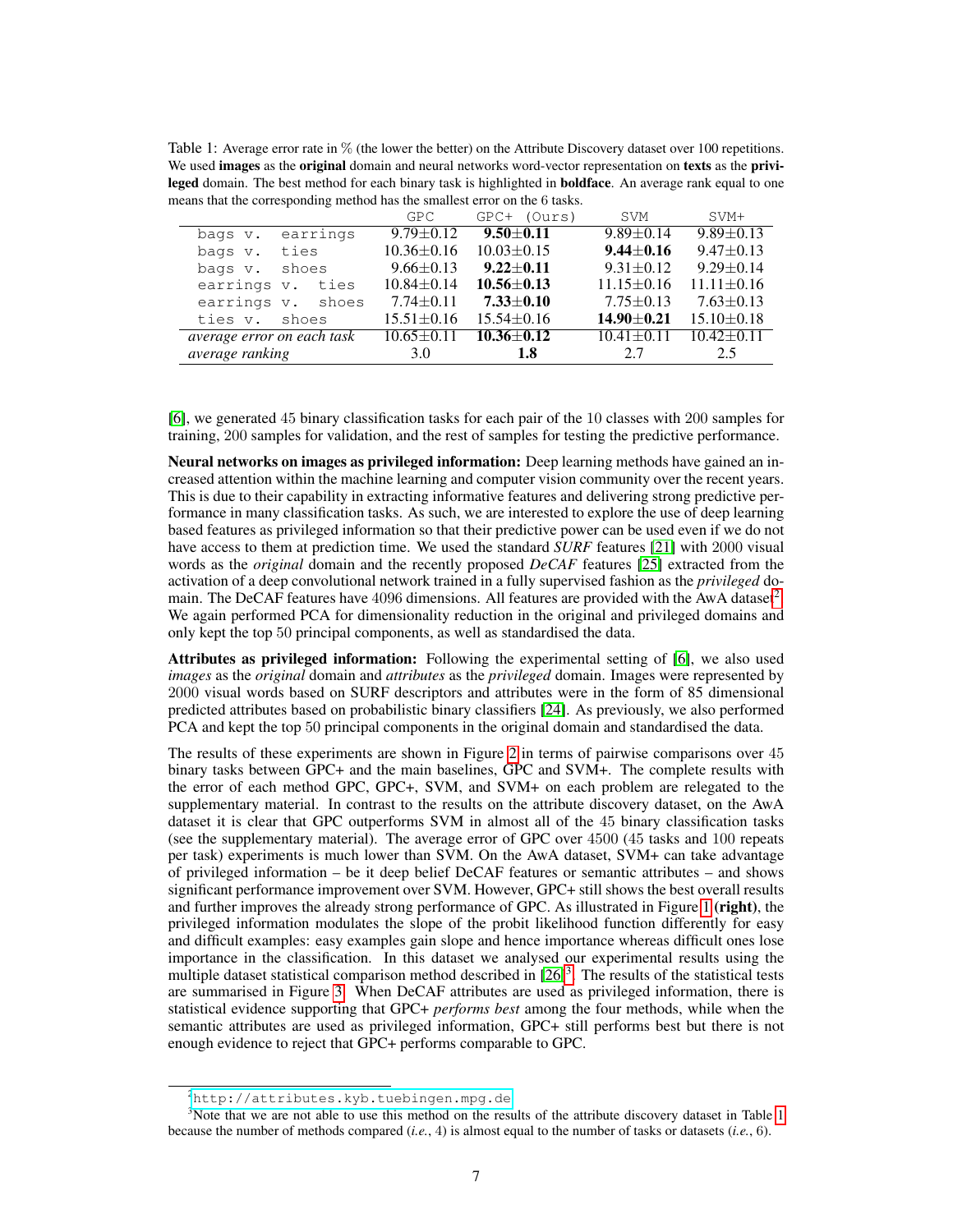

Figure 2: Pairwise comparison of the proposed GPC+ method and main baselines is shown via the relative difference of the error rate (top: GPC+ versus GPC, bottom: GPC+ versus SVM+). The length of the 45 bars corresponds to relative difference of the error rate over 45 cases. Average error rates of each method on the AwA dataset across each of the 45 tasks are found in the supplementary material. (Best viewed in color).



Figure 3: Average rank (the lower the better) of the four methods and critical distance for statistically significant differences (see [26]) on the AwA dataset. An average rank equal to one means that particular method has the smallest error on the 45 tasks. Whenever the average ranks differ by more than the critical distance, there is statistical evidence (p-value  $\langle 10\% \rangle$  supporting a difference in the average ranks and hence in the performance. We also link two methods with a solid line if they are not statistically different from each other (*p*-value  $> 10\%$ ). When the DeCAF features are used as privileged information, there is statistical evidence supporting that GPC+ performs best among the four methods considered. When the attributes are used, GPC+ still performs best, but there is not enough evidence to reject that GPC+ performs comparable to GPC.

#### 5 Conclusions and future work

We presented the first treatment of the *learning with privileged information* paradigm under the Gaussian process classification (GPC) framework, and called it GPC+. In GPC+ privileged information is used in the latent noise layer, resulting in a data-dependent modulation of the slope of the likelihood. The training time of GPC+ is about twice times the training time of a standard Gaussian process classifier. The reason is that GPC+ must train two latent functions,  $f$  and  $g$ , instead of only one. Nevertheless, our results show that GPC+ is an effective way to use privileged information, which manifest itself in significantly better prediction accuracy. Furthermore, to our knowledge, this is the first time that a heteroscedastic noise term is used to improve GPC. We have also shown that recent advances in continuous word-vector neural networks representations [23] and deep convolutional networks for image representations [25] can be used as *privileged* information. For future work, we plan to extend the GPC+ framework to the multi-class case and to speed up computation by devising a quadrature-free expectation propagation method, similar to the ones in [27, 28].

Acknowledgement: D. Hernández-Lobato is supported by Dirección General de Investigación MCyT and by *Consejer´ıa de Educacion CAM ´* (projects TIN2010-21575-C02-02, TIN2013-42351-P and S2013/ICE-2845). V. Sharmanska is funded by the European Research Council under the ERC grant agreement no 308036.

### References

[1] D.H. Wolpert. The lack of a priori distinctions between learning algorithms. *Neural computation*, 8:1341– 1390, 1996.